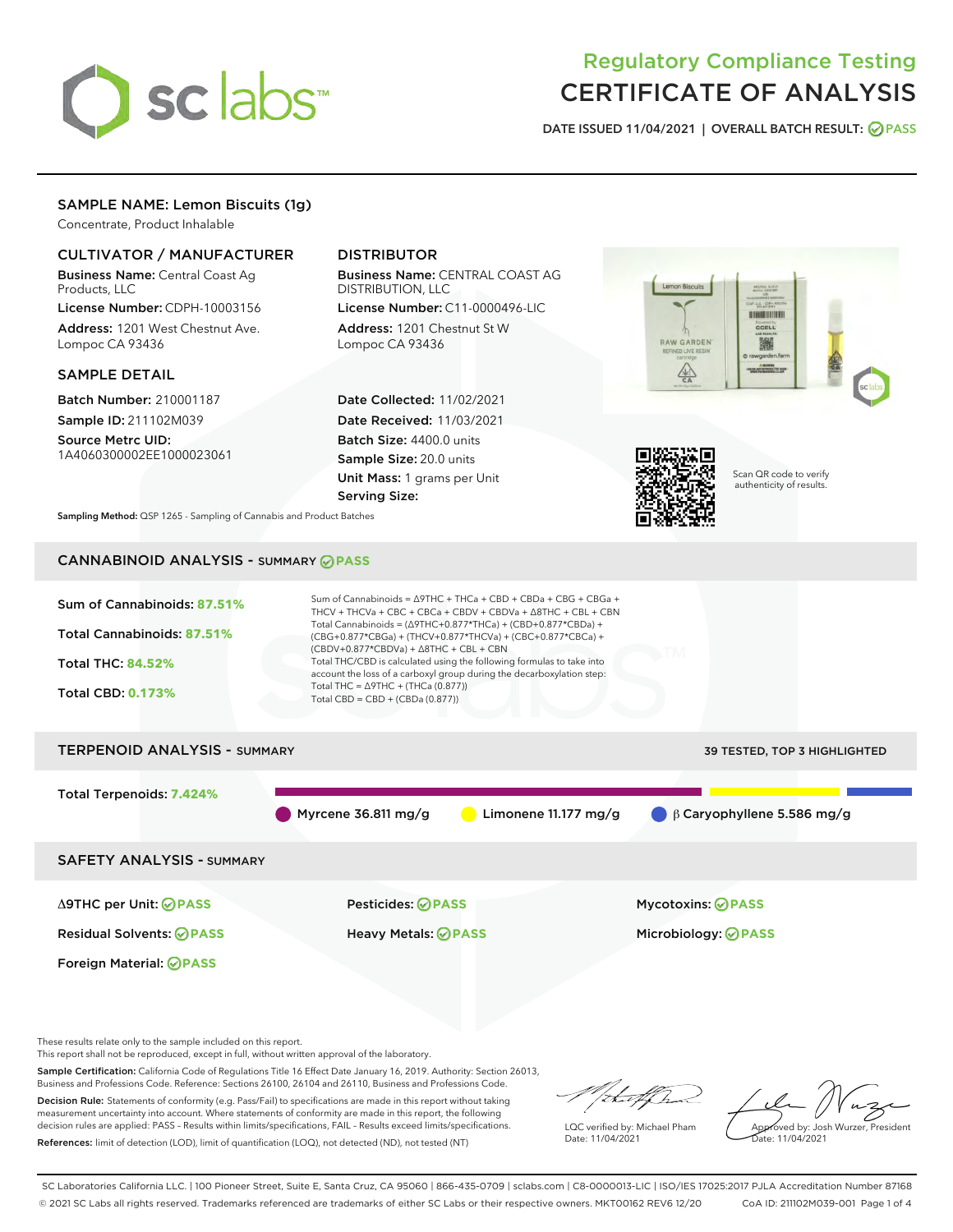



LEMON BISCUITS (1G) | DATE ISSUED 11/04/2021 | OVERALL BATCH RESULT: 2 PASS

#### CANNABINOID TEST RESULTS - 11/03/2021 2 PASS

Tested by high-performance liquid chromatography with diode-array detection (HPLC-DAD). **Method:** QSP 1157 - Analysis of Cannabinoids by HPLC-DAD

#### TOTAL CANNABINOIDS: **87.51%**

Total Cannabinoids (Total THC) + (Total CBD) + (Total CBG) + (Total THCV) + (Total CBC) + (Total CBDV) + ∆8THC + CBL + CBN

TOTAL THC: **84.52%** Total THC (∆9THC+0.877\*THCa)

TOTAL CBD: **0.173%**

Total CBD (CBD+0.877\*CBDa)

TOTAL CBG: 1.734% Total CBG (CBG+0.877\*CBGa)

TOTAL THCV: 0.35% Total THCV (THCV+0.877\*THCVa)

TOTAL CBC: ND Total CBC (CBC+0.877\*CBCa)

TOTAL CBDV: ND Total CBDV (CBDV+0.877\*CBDVa)

| <b>COMPOUND</b>  | LOD/LOQ<br>(mg/g)          | <b>MEASUREMENT</b><br><b>UNCERTAINTY</b><br>(mg/g) | <b>RESULT</b><br>(mg/g) | <b>RESULT</b><br>(%) |
|------------------|----------------------------|----------------------------------------------------|-------------------------|----------------------|
| <b>A9THC</b>     | 0.06 / 0.26                | ±29.075                                            | 845.20                  | 84.520               |
| <b>CBG</b>       | 0.06/0.19                  | ±0.683                                             | 17.34                   | 1.734                |
| <b>CBN</b>       | 0.1/0.3                    | ±0.25                                              | 3.8                     | 0.38                 |
| $\triangle$ 8THC | 0.1/0.4                    | ±0.28                                              | 3.5                     | 0.35                 |
| <b>THCV</b>      | 0.1/0.2                    | ±0.17                                              | 3.5                     | 0.35                 |
| <b>CBD</b>       | 0.07/0.29                  | ±0.080                                             | 1.73                    | 0.173                |
| <b>THCa</b>      | 0.05/0.14                  | N/A                                                | <b>ND</b>               | <b>ND</b>            |
| <b>THCVa</b>     | 0.07/0.20                  | N/A                                                | <b>ND</b>               | <b>ND</b>            |
| <b>CBDa</b>      | 0.02/0.19                  | N/A                                                | <b>ND</b>               | <b>ND</b>            |
| <b>CBDV</b>      | 0.04/0.15                  | N/A                                                | <b>ND</b>               | <b>ND</b>            |
| <b>CBDVa</b>     | 0.03/0.53                  | N/A                                                | <b>ND</b>               | <b>ND</b>            |
| <b>CBGa</b>      | 0.1/0.2                    | N/A                                                | <b>ND</b>               | <b>ND</b>            |
| <b>CBL</b>       | 0.06 / 0.24                | N/A                                                | <b>ND</b>               | <b>ND</b>            |
| <b>CBC</b>       | 0.2 / 0.5                  | N/A                                                | <b>ND</b>               | <b>ND</b>            |
| <b>CBCa</b>      | 0.07/0.28                  | N/A                                                | <b>ND</b>               | <b>ND</b>            |
|                  | <b>SUM OF CANNABINOIDS</b> |                                                    | 875.1 mg/g              | 87.51%               |

#### **UNIT MASS: 1 grams per Unit**

| ∆9THC per Unit                         | 1120 per-package limit | 845.20 mg/unit  | <b>PASS</b> |
|----------------------------------------|------------------------|-----------------|-------------|
| <b>Total THC per Unit</b>              |                        | 845.20 mg/unit  |             |
| <b>CBD per Unit</b>                    |                        | $1.73$ mg/unit  |             |
| <b>Total CBD per Unit</b>              |                        | $1.73$ mg/unit  |             |
| <b>Sum of Cannabinoids</b><br>per Unit |                        | 875.1 mg/unit   |             |
| <b>Total Cannabinoids</b><br>per Unit  |                        | $875.1$ mg/unit |             |

# TERPENOID TEST RESULTS - 11/04/2021

Terpene analysis utilizing gas chromatography-flame ionization detection (GC-FID). **Method:** QSP 1192 - Analysis of Terpenoids by GC-FID

| <b>COMPOUND</b>         | LOD/LOQ<br>(mg/g) | <b>MEASUREMENT</b><br><b>UNCERTAINTY</b><br>(mg/g) | <b>RESULT</b><br>(mg/g)                         | <b>RESULT</b><br>(%) |
|-------------------------|-------------------|----------------------------------------------------|-------------------------------------------------|----------------------|
| <b>Myrcene</b>          | 0.008 / 0.025     | ±0.4749                                            | 36.811                                          | 3.6811               |
| Limonene                | 0.005 / 0.016     | ±0.1598                                            | 11.177                                          | 1.1177               |
| β Caryophyllene         | 0.004 / 0.012     | ±0.1989                                            | 5.586                                           | 0.5586               |
| Ocimene                 | 0.011 / 0.038     | ±0.1161                                            | 3.617                                           | 0.3617               |
| $\alpha$ Pinene         | 0.005 / 0.017     | ±0.0274                                            | 3.190                                           | 0.3190               |
| Terpinolene             | 0.008 / 0.026     | ±0.0637                                            | 3.105                                           | 0.3105               |
| Linalool                | 0.009 / 0.032     | ±0.1028                                            | 2.706                                           | 0.2706               |
| $\beta$ Pinene          | 0.004 / 0.014     | ±0.0310                                            | 2.700                                           | 0.2700               |
| $\alpha$ Humulene       | 0.009 / 0.029     | ±0.0456                                            | 1.422                                           | 0.1422               |
| <b>Terpineol</b>        | 0.016 / 0.055     | ±0.0755                                            | 1.229                                           | 0.1229               |
| Fenchol                 | 0.010 / 0.034     | ±0.0315                                            | 0.814                                           | 0.0814               |
| trans-ß-Farnesene       | 0.008 / 0.025     | ±0.0186                                            | 0.523                                           | 0.0523               |
| Camphene                | 0.005 / 0.015     | ±0.0022                                            | 0.190                                           | 0.0190               |
| <b>Borneol</b>          | 0.005 / 0.016     | ±0.0071                                            | 0.170                                           | 0.0170               |
| Guaiol                  | 0.009 / 0.030     | ±0.0052                                            | 0.111                                           | 0.0111               |
| $\alpha$ Phellandrene   | 0.006 / 0.020     | ±0.0014                                            | 0.105                                           | 0.0105               |
| Nerolidol               | 0.009 / 0.028     | ±0.0065                                            | 0.104                                           | 0.0104               |
| $\alpha$ Terpinene      | 0.005 / 0.017     | ±0.0014                                            | 0.094                                           | 0.0094               |
| $\gamma$ Terpinene      | 0.006 / 0.018     | ±0.0016                                            | 0.090                                           | 0.0090               |
| Valencene               | 0.009 / 0.030     | ±0.0062                                            | 0.090                                           | 0.0090               |
| Citronellol             | 0.003 / 0.010     | ±0.0043                                            | 0.088                                           | 0.0088               |
| 3 Carene                | 0.005 / 0.018     | ±0.0011                                            | 0.075                                           | 0.0075               |
| Fenchone                | 0.009 / 0.028     | ±0.0020                                            | 0.068                                           | 0.0068               |
| $\alpha$ Bisabolol      | 0.008 / 0.026     | ±0.0032                                            | 0.059                                           | 0.0059               |
| Eucalyptol              | 0.006 / 0.018     | ±0.0011                                            | 0.045                                           | 0.0045               |
| Sabinene Hydrate        | 0.006 / 0.022     | ±0.0012                                            | 0.030                                           | 0.0030               |
| Geraniol                | 0.002 / 0.007     | ±0.0011                                            | 0.024                                           | 0.0024               |
| Nerol                   | 0.003 / 0.011     | ±0.0008                                            | 0.017                                           | 0.0017               |
| Sabinene                | 0.004 / 0.014     | N/A                                                | <loq< th=""><th><loq< th=""></loq<></th></loq<> | <loq< th=""></loq<>  |
| p-Cymene                | 0.005 / 0.016     | N/A                                                | <loq< th=""><th><loq< th=""></loq<></th></loq<> | <loq< th=""></loq<>  |
| <b>Geranyl Acetate</b>  | 0.004 / 0.014     | N/A                                                | <loq< th=""><th><loq< th=""></loq<></th></loq<> | <loq< th=""></loq<>  |
| Caryophyllene<br>Oxide  | 0.010 / 0.033     | N/A                                                | 100                                             | <loq< th=""></loq<>  |
| (-)-Isopulegol          | 0.005 / 0.016     | N/A                                                | ND                                              | ND                   |
| Camphor                 | 0.006 / 0.019     | N/A                                                | ND                                              | ND                   |
| Isoborneol              | 0.004 / 0.012     | N/A                                                | ND                                              | ND                   |
| Menthol                 | 0.008 / 0.025     | N/A                                                | ND                                              | ND                   |
| R-(+)-Pulegone          | 0.003 / 0.011     | N/A                                                | ND                                              | ND                   |
| $\alpha$ Cedrene        | 0.005 / 0.016     | N/A                                                | ND                                              | ND                   |
| Cedrol                  | 0.008 / 0.027     | N/A                                                | ND                                              | ND                   |
| <b>TOTAL TERPENOIDS</b> |                   |                                                    | 74.240 mg/g                                     | 7.424%               |

SC Laboratories California LLC. | 100 Pioneer Street, Suite E, Santa Cruz, CA 95060 | 866-435-0709 | sclabs.com | C8-0000013-LIC | ISO/IES 17025:2017 PJLA Accreditation Number 87168 © 2021 SC Labs all rights reserved. Trademarks referenced are trademarks of either SC Labs or their respective owners. MKT00162 REV6 12/20 CoA ID: 211102M039-001 Page 2 of 4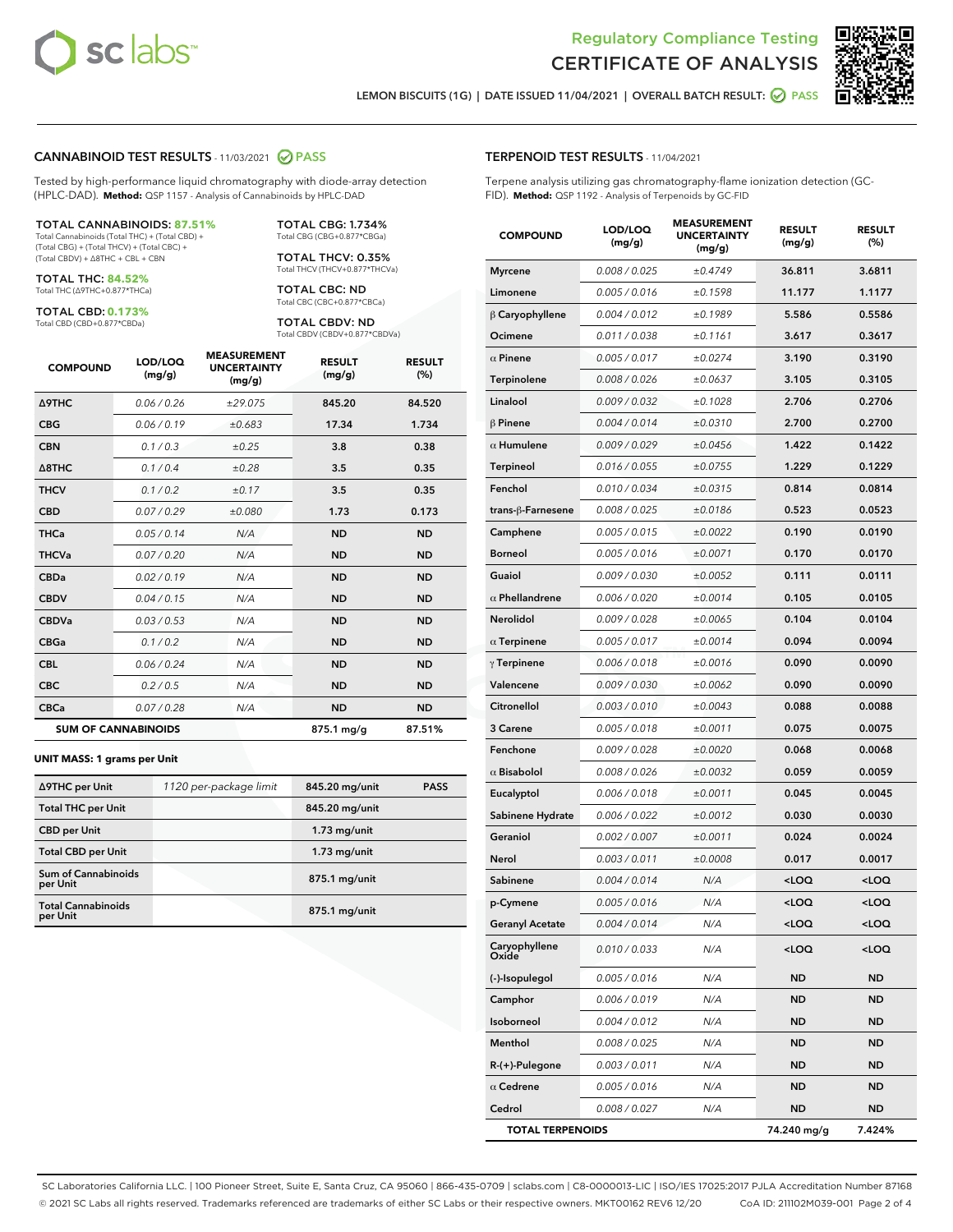



LEMON BISCUITS (1G) | DATE ISSUED 11/04/2021 | OVERALL BATCH RESULT: 2 PASS

# CATEGORY 1 PESTICIDE TEST RESULTS - 11/04/2021 2 PASS

Pesticide and plant growth regulator analysis utilizing high-performance liquid chromatography-mass spectrometry (HPLC-MS) or gas chromatography-mass spectrometry (GC-MS). \*GC-MS utilized where indicated. **Method:** QSP 1212 - Analysis of Pesticides and Mycotoxins by LC-MS or QSP 1213 - Analysis of Pesticides by GC-MS

| <b>COMPOUND</b>             | LOD/LOQ<br>$(\mu g/g)$ | <b>ACTION</b><br><b>LIMIT</b><br>$(\mu g/g)$ | <b>MEASUREMENT</b><br><b>UNCERTAINTY</b><br>$(\mu g/g)$ | <b>RESULT</b><br>$(\mu g/g)$ | <b>RESULT</b> |
|-----------------------------|------------------------|----------------------------------------------|---------------------------------------------------------|------------------------------|---------------|
| Aldicarb                    | 0.03 / 0.08            | $\ge$ LOD                                    | N/A                                                     | <b>ND</b>                    | <b>PASS</b>   |
| Carbofuran                  | 0.02/0.05              | $\ge$ LOD                                    | N/A                                                     | <b>ND</b>                    | <b>PASS</b>   |
| Chlordane*                  | 0.03 / 0.08            | $\ge$ LOD                                    | N/A                                                     | <b>ND</b>                    | <b>PASS</b>   |
| Chlorfenapyr*               | 0.03/0.10              | $\ge$ LOD                                    | N/A                                                     | <b>ND</b>                    | <b>PASS</b>   |
| Chlorpyrifos                | 0.02 / 0.06            | $\ge$ LOD                                    | N/A                                                     | <b>ND</b>                    | <b>PASS</b>   |
| Coumaphos                   | 0.02 / 0.07            | $>$ LOD                                      | N/A                                                     | <b>ND</b>                    | <b>PASS</b>   |
| Daminozide                  | 0.02 / 0.07            | $\ge$ LOD                                    | N/A                                                     | <b>ND</b>                    | <b>PASS</b>   |
| <b>DDVP</b><br>(Dichlorvos) | 0.03/0.09              | $\ge$ LOD                                    | N/A                                                     | <b>ND</b>                    | <b>PASS</b>   |
| Dimethoate                  | 0.03 / 0.08            | $>$ LOD                                      | N/A                                                     | <b>ND</b>                    | <b>PASS</b>   |
| Ethoprop(hos)               | 0.03/0.10              | $\ge$ LOD                                    | N/A                                                     | <b>ND</b>                    | <b>PASS</b>   |
| Etofenprox                  | 0.02 / 0.06            | $\ge$ LOD                                    | N/A                                                     | <b>ND</b>                    | <b>PASS</b>   |
| Fenoxycarb                  | 0.03 / 0.08            | $>$ LOD                                      | N/A                                                     | <b>ND</b>                    | <b>PASS</b>   |
| Fipronil                    | 0.03/0.08              | $\ge$ LOD                                    | N/A                                                     | <b>ND</b>                    | <b>PASS</b>   |
| Imazalil                    | 0.02 / 0.06            | $>$ LOD                                      | N/A                                                     | <b>ND</b>                    | <b>PASS</b>   |
| Methiocarb                  | 0.02 / 0.07            | $\ge$ LOD                                    | N/A                                                     | <b>ND</b>                    | <b>PASS</b>   |
| Methyl<br>parathion         | 0.03/0.10              | $\ge$ LOD                                    | N/A                                                     | <b>ND</b>                    | <b>PASS</b>   |
| <b>Mevinphos</b>            | 0.03/0.09              | $\ge$ LOD                                    | N/A                                                     | <b>ND</b>                    | <b>PASS</b>   |
| Paclobutrazol               | 0.02 / 0.05            | $\ge$ LOD                                    | N/A                                                     | <b>ND</b>                    | <b>PASS</b>   |
| Propoxur                    | 0.03/0.09              | $\ge$ LOD                                    | N/A                                                     | <b>ND</b>                    | <b>PASS</b>   |
| Spiroxamine                 | 0.03 / 0.08            | $\ge$ LOD                                    | N/A                                                     | <b>ND</b>                    | <b>PASS</b>   |
| Thiacloprid                 | 0.03/0.10              | $\ge$ LOD                                    | N/A                                                     | <b>ND</b>                    | <b>PASS</b>   |

## CATEGORY 2 PESTICIDE TEST RESULTS - 11/04/2021 @ PASS

| <b>COMPOUND</b>          | LOD/LOQ<br>$(\mu g/g)$ | <b>ACTION</b><br>LIMIT<br>$(\mu g/g)$ | <b>MEASUREMENT</b><br><b>UNCERTAINTY</b><br>$(\mu g/g)$ | <b>RESULT</b><br>$(\mu g/g)$ | <b>RESULT</b> |  |
|--------------------------|------------------------|---------------------------------------|---------------------------------------------------------|------------------------------|---------------|--|
| Abamectin                | 0.03/0.10              | 0.1                                   | N/A                                                     | <b>ND</b>                    | <b>PASS</b>   |  |
| Acephate                 | 0.02/0.07              | 0.1                                   | N/A                                                     | <b>ND</b>                    | <b>PASS</b>   |  |
| Acequinocyl              | 0.02 / 0.07            | 0.1                                   | N/A                                                     | <b>ND</b>                    | <b>PASS</b>   |  |
| Acetamiprid              | 0.02/0.05              | 0.1                                   | N/A                                                     | <b>ND</b>                    | <b>PASS</b>   |  |
| Azoxystrobin             | 0.02/0.07              | 0.1                                   | N/A                                                     | <b>ND</b>                    | <b>PASS</b>   |  |
| <b>Bifenazate</b>        | 0.01/0.04              | 0.1                                   | N/A                                                     | <b>ND</b>                    | <b>PASS</b>   |  |
| <b>Bifenthrin</b>        | 0.02 / 0.05            | 3                                     | N/A                                                     | <b>ND</b>                    | <b>PASS</b>   |  |
| <b>Boscalid</b>          | 0.03/0.09              | 0.1                                   | N/A                                                     | <b>ND</b>                    | <b>PASS</b>   |  |
| Captan                   | 0.19/0.57              | 07                                    | N/A                                                     | <b>ND</b>                    | <b>PASS</b>   |  |
| Carbaryl                 | 0.02/0.06              | 0.5                                   | N/A                                                     | <b>ND</b>                    | <b>PASS</b>   |  |
| Chlorantranilip-<br>role | 0.04/0.12              | 10                                    | N/A                                                     | <b>ND</b>                    | <b>PASS</b>   |  |
| Clofentezine             | 0.03/0.09              | 0.1                                   | N/A                                                     | <b>ND</b>                    | <b>PASS</b>   |  |

| <b>COMPOUND</b>               | LOD/LOQ<br>(µg/g) | <b>ACTION</b><br>LIMIT<br>$(\mu g/g)$ | <b>MEASUREMENT</b><br><b>UNCERTAINTY</b><br>$(\mu g/g)$ | <b>RESULT</b><br>(µg/g) | <b>RESULT</b> |
|-------------------------------|-------------------|---------------------------------------|---------------------------------------------------------|-------------------------|---------------|
| Cyfluthrin                    | 0.12 / 0.38       | 2                                     | N/A                                                     | <b>ND</b>               | <b>PASS</b>   |
| Cypermethrin                  | 0.11 / 0.32       | $\mathcal{I}$                         | N/A                                                     | <b>ND</b>               | <b>PASS</b>   |
| Diazinon                      | 0.02 / 0.05       | 0.1                                   | N/A                                                     | <b>ND</b>               | <b>PASS</b>   |
| Dimethomorph                  | 0.03 / 0.09       | 2                                     | N/A                                                     | <b>ND</b>               | <b>PASS</b>   |
| Etoxazole                     | 0.02 / 0.06       | 0.1                                   | N/A                                                     | <b>ND</b>               | <b>PASS</b>   |
| Fenhexamid                    | 0.03 / 0.09       | 0.1                                   | N/A                                                     | <b>ND</b>               | <b>PASS</b>   |
| Fenpyroximate                 | 0.02 / 0.06       | 0.1                                   | N/A                                                     | <b>ND</b>               | <b>PASS</b>   |
| Flonicamid                    | 0.03 / 0.10       | 0.1                                   | N/A                                                     | <b>ND</b>               | <b>PASS</b>   |
| Fludioxonil                   | 0.03 / 0.10       | 0.1                                   | N/A                                                     | <b>ND</b>               | <b>PASS</b>   |
| Hexythiazox                   | 0.02 / 0.07       | 0.1                                   | N/A                                                     | <b>ND</b>               | <b>PASS</b>   |
| Imidacloprid                  | 0.04 / 0.11       | 5                                     | N/A                                                     | <b>ND</b>               | <b>PASS</b>   |
| Kresoxim-methyl               | 0.02 / 0.07       | 0.1                                   | N/A                                                     | <b>ND</b>               | <b>PASS</b>   |
| Malathion                     | 0.03 / 0.09       | 0.5                                   | N/A                                                     | <b>ND</b>               | <b>PASS</b>   |
| Metalaxyl                     | 0.02 / 0.07       | $\overline{c}$                        | N/A                                                     | <b>ND</b>               | <b>PASS</b>   |
| Methomyl                      | 0.03 / 0.10       | $\mathcal{I}$                         | N/A                                                     | <b>ND</b>               | <b>PASS</b>   |
| Myclobutanil                  | 0.03 / 0.09       | 0.1                                   | N/A                                                     | <b>ND</b>               | <b>PASS</b>   |
| Naled                         | 0.02 / 0.07       | 0.1                                   | N/A                                                     | <b>ND</b>               | <b>PASS</b>   |
| Oxamyl                        | 0.04 / 0.11       | 0.5                                   | N/A                                                     | <b>ND</b>               | <b>PASS</b>   |
| Pentachloronitro-<br>benzene* | 0.03/0.09         | 0.1                                   | N/A                                                     | <b>ND</b>               | <b>PASS</b>   |
| Permethrin                    | 0.04 / 0.12       | 0.5                                   | N/A                                                     | <b>ND</b>               | <b>PASS</b>   |
| Phosmet                       | 0.03 / 0.10       | 0.1                                   | N/A                                                     | <b>ND</b>               | <b>PASS</b>   |
| Piperonylbu-<br>toxide        | 0.02 / 0.07       | 3                                     | N/A                                                     | <b>ND</b>               | <b>PASS</b>   |
| Prallethrin                   | 0.03 / 0.08       | 0.1                                   | N/A                                                     | <b>ND</b>               | <b>PASS</b>   |
| Propiconazole                 | 0.02 / 0.07       | 0.1                                   | N/A                                                     | <b>ND</b>               | <b>PASS</b>   |
| Pyrethrins                    | 0.04 / 0.12       | 0.5                                   | N/A                                                     | <b>ND</b>               | <b>PASS</b>   |
| Pyridaben                     | 0.02 / 0.07       | 0.1                                   | N/A                                                     | <b>ND</b>               | <b>PASS</b>   |
| Spinetoram                    | 0.02 / 0.07       | 0.1                                   | N/A                                                     | <b>ND</b>               | <b>PASS</b>   |
| Spinosad                      | 0.02 / 0.07       | 0.1                                   | N/A                                                     | <b>ND</b>               | <b>PASS</b>   |
| Spiromesifen                  | 0.02 / 0.05       | 0.1                                   | N/A                                                     | <b>ND</b>               | <b>PASS</b>   |
| Spirotetramat                 | 0.02 / 0.06       | 0.1                                   | N/A                                                     | <b>ND</b>               | <b>PASS</b>   |
| Tebuconazole                  | 0.02 / 0.07       | 0.1                                   | N/A                                                     | <b>ND</b>               | <b>PASS</b>   |
| Thiamethoxam                  | 0.03 / 0.10       | 5                                     | N/A                                                     | <b>ND</b>               | <b>PASS</b>   |
| Trifloxystrobin               | 0.03 / 0.08       | 0.1                                   | N/A                                                     | <b>ND</b>               | <b>PASS</b>   |

SC Laboratories California LLC. | 100 Pioneer Street, Suite E, Santa Cruz, CA 95060 | 866-435-0709 | sclabs.com | C8-0000013-LIC | ISO/IES 17025:2017 PJLA Accreditation Number 87168 © 2021 SC Labs all rights reserved. Trademarks referenced are trademarks of either SC Labs or their respective owners. MKT00162 REV6 12/20 CoA ID: 211102M039-001 Page 3 of 4